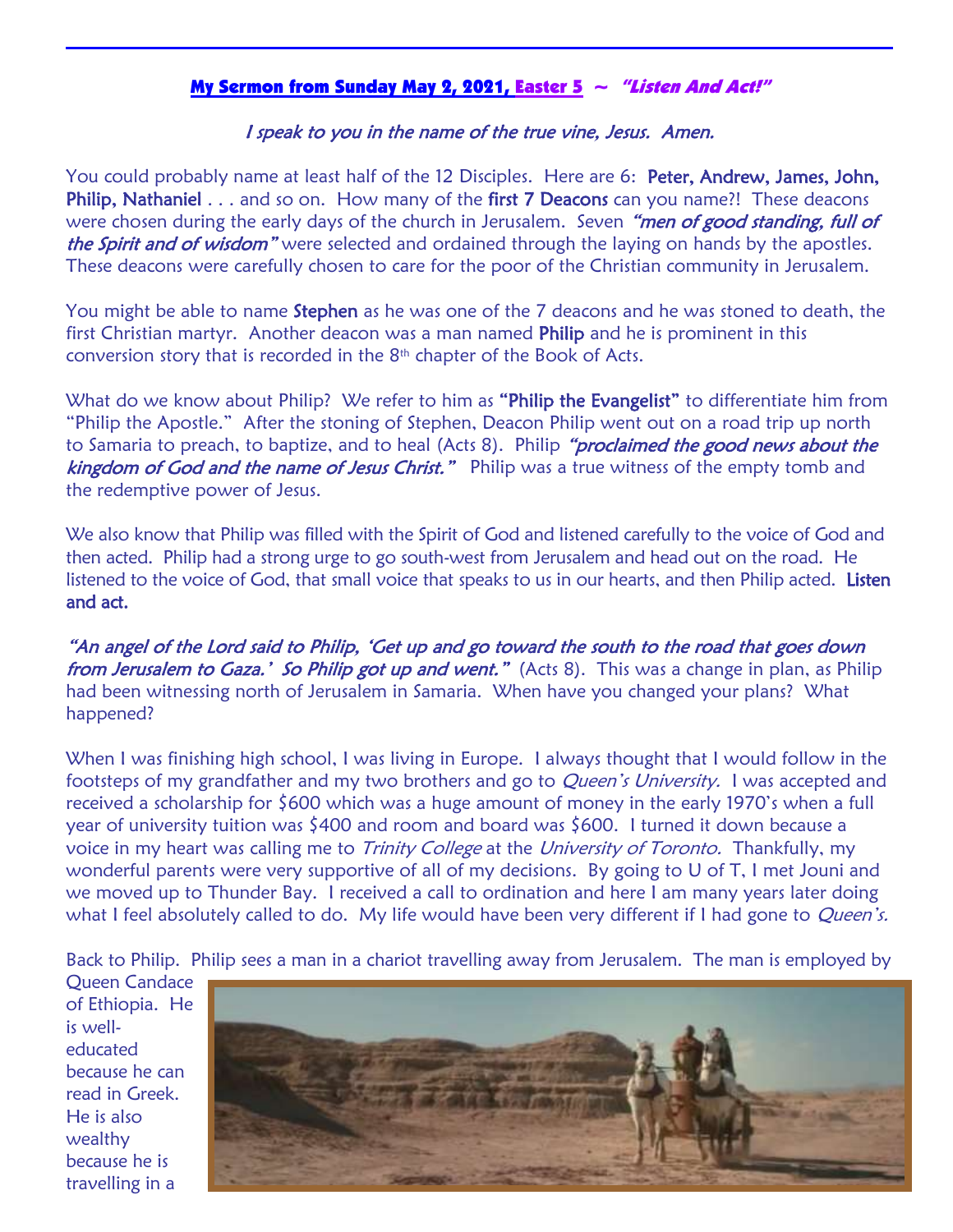chariot and he owns his own scroll of the prophet Isaiah. He had gone to the temple in Jerusalem to worship and was a believer in God. However, he could never have been accepted as a Jew because he was a eunuch. I am sorry that he is identified in this way by Luke who wrote the Book of Acts. Seeing as Luke was a physician, it is understandable that this fact was mentioned. Men were often castrated if they served in the royal court.

What else do we learn from the Bible? We learn that Philip runs over to the chariot and the man invites him to get in and sit beside him. That in itself is an act of trust as the 'wilderness road' south would have been a road of danger, a road of crime. There must have been something in the demeanor of Philip that made the Ethiopian feel very safe. This was a sign that the God of love, that perfect love, casts out fear. (from 1 John:4)

The man reading scripture from his scroll is a humble



man, as he admits to Philip that he does not understand what he is reading. Philip is in his element and he has already had plenty of experience witnessing the gospel up north in Samaria. Philip tells the man that the sheep being led to the slaughter from Isaiah is a prophecy about Jesus. Philip shares the good news of our salvation with the man. Wouldn't we have loved to be in that chariot to have heard that conversation?



not possible for him to be converted to Judaism. He ponders out loud "What is to prevent me from being baptized?" He waits for the 'NO' from Philip but there is only a 'YES' forthcoming.

Philip baptizes this man. Sadly, we are not told his name. Then Philip leaves and the man, this new Christian, carries on back home. To Ethiopia. We believe that this is how many Ethiopians became Christian, through the witness of this man. This man was the first Ethiopian Christian.

Imagine the gratitude in the heart of the Ethiopian. Who have been the Philips in your life who have come to you at critical times in your pilgrimage?

What happens next? The man sees a body of water, and asks Philip if he could be baptized. The man is cautious and has probably been told many times why it is